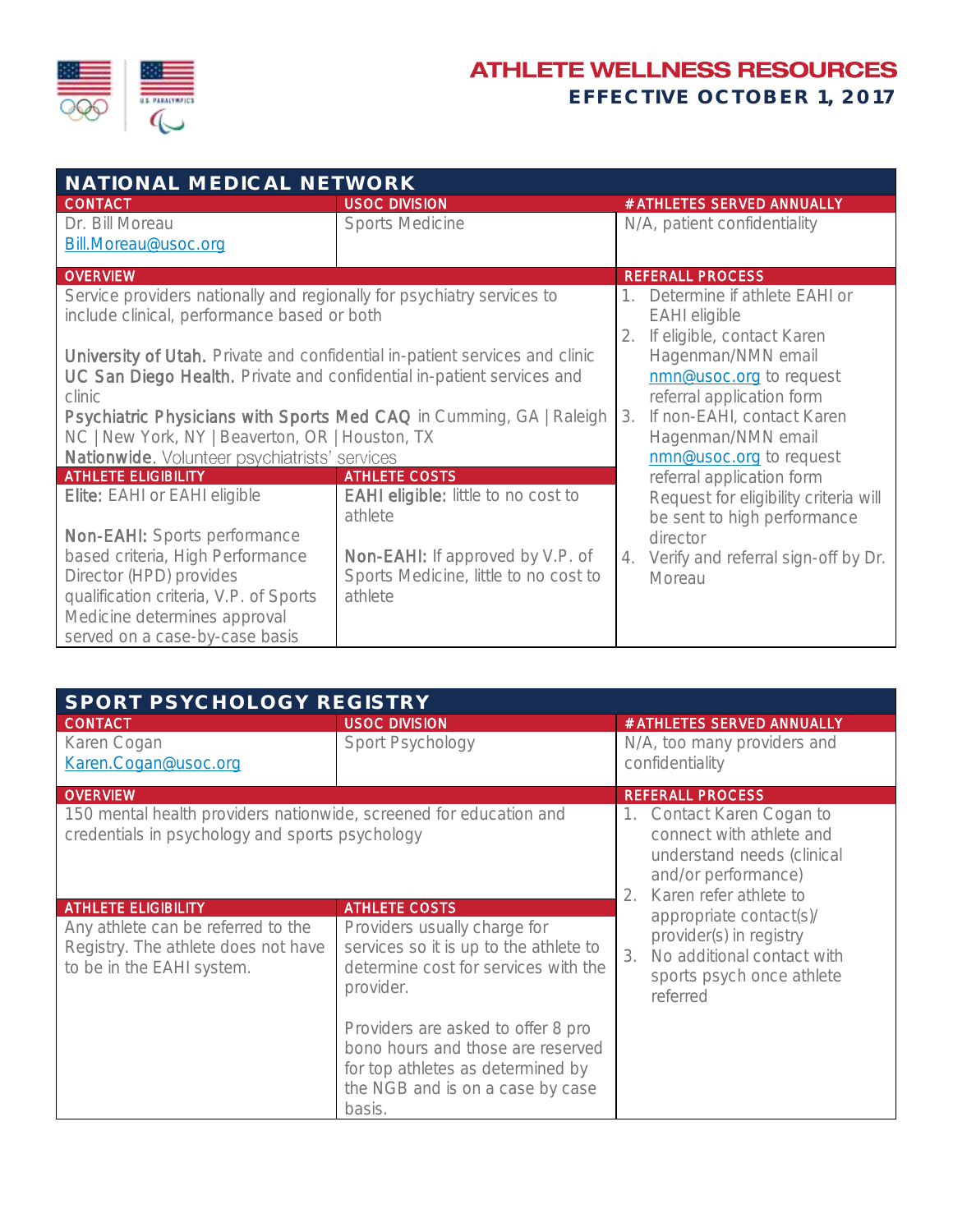| USOC SPORT PSYCHOLOGISTS |                                                                         |                                  |    |                                                       |
|--------------------------|-------------------------------------------------------------------------|----------------------------------|----|-------------------------------------------------------|
|                          | <b>CONTACT</b>                                                          | <b>USOC DIVISION</b>             |    | # ATHLETES SERVED ANNUALLY                            |
|                          | <b>Summer Acrobat &amp; Combat Sports</b>                               | Sport Psychology                 |    | N/A, patient confidentiality                          |
|                          | Karen Cogan (karen.cogan@usoc.org)                                      |                                  |    |                                                       |
|                          | Summer Strength & Power Sports                                          |                                  |    |                                                       |
|                          | Sean McCann (sean.mccann@usoc.org)                                      |                                  |    |                                                       |
|                          | <b>Winter Sports</b>                                                    |                                  |    |                                                       |
|                          | Alex Cohen (alexander.cohen@usoc.org)                                   |                                  |    |                                                       |
| $\bullet$                | <b>Summer Team Sports</b>                                               |                                  |    |                                                       |
|                          | Peter Haberl (peter.haberl@usoc.org)                                    |                                  |    |                                                       |
| $\bullet$                | Psychophysiology                                                        |                                  |    |                                                       |
|                          | Lindsay Thornton (lindsay.thornton@usoc.org)                            |                                  |    |                                                       |
| $\bullet$                | <b>Paralympic Sports</b>                                                |                                  |    |                                                       |
|                          | Sara Mitchell (sara.mitchell@usoc.org)                                  |                                  |    |                                                       |
|                          | Summer Sports Chula Vista                                               |                                  |    |                                                       |
|                          | Caroline Rodriguez (caroline.rodriquez@usoc.org)                        |                                  |    |                                                       |
|                          | <b>OVERVIEW</b>                                                         |                                  |    | <b>REFERALL PROCESS</b>                               |
|                          | The USOC employs 7 full-time sport psychologists who are assigned       |                                  | 1. | <b>Contact Sport High</b><br>Performance Director for |
|                          | to specific sports                                                      |                                  |    | approval                                              |
|                          | All are licensed or license-eligible psychologists                      |                                  | 2. | After approval, contact the                           |
|                          | All can provide mental skills training as well as address mental health |                                  |    | Sport Psychologist assigned to                        |
|                          | issues; can provide referrals as needed                                 |                                  |    | athlete's sport                                       |
|                          | <b>ATHLETE ELIGIBILITY</b>                                              | <b>ATHLETE COSTS</b>             |    |                                                       |
|                          | Athlete or team must be designated as eligible for                      | No direct cost to                |    |                                                       |
|                          | USOC Sport Performance Services by Sport High                           | athlete or teams;                |    |                                                       |
|                          | Performance Director and USOC High Performance<br>Director              | costs covered by<br>USOC and NGB |    |                                                       |
|                          |                                                                         |                                  |    |                                                       |
|                          |                                                                         |                                  |    |                                                       |
|                          |                                                                         |                                  |    |                                                       |

| <b>SAFESPORT</b>                                                               |                                     |                                   |
|--------------------------------------------------------------------------------|-------------------------------------|-----------------------------------|
| <b>CONTACT</b>                                                                 | <b>DIVISION</b>                     | # ATHLETES SERVED ANNUALLY        |
| SafeSport Helpline: 800-200-0796                                               | U.S. Center for                     | <b>TRD</b>                        |
| Report suspected misconduct: 720-531-0340                                      | SafeSport                           |                                   |
| <b>OVERVIEW</b>                                                                |                                     | <b>REFERALL PROCESS</b>           |
| The United States Center for SafeSport offers a 24-hour victim services        | None – open to all athletes         |                                   |
| helpline, operated by the Rape, Abuse and Incest National Network              |                                     |                                   |
| (RAINN), the nation's largest anti-sexual violence organization. The           | Phone: 866-200-0796                 |                                   |
| SafeSport Helpline provides crisis intervention, referrals and emotional       | Online Chat:                        |                                   |
| support specifically designed for athletes, staff and other sport              | https://hotline.rainn.org/safesport |                                   |
| participants affected by sexual assault. Through this anonymous and            |                                     | Website: safesporthelpline.org    |
| secure service, highly trained specialists provide live, confidential, one-on- |                                     |                                   |
| one support by phone or online chat. A mobile application is also              |                                     | To report suspected misconduct:   |
| available for iOS and Android users.                                           |                                     | Phone: 720-531-0340               |
| <b>ATHLETE ELIGIBILITY</b>                                                     | <b>ATHLETE COSTS</b>                | Online:                           |
| Open to all athletes                                                           | No charge                           | https://www.safesport.org/report- |
|                                                                                |                                     | a-concern                         |